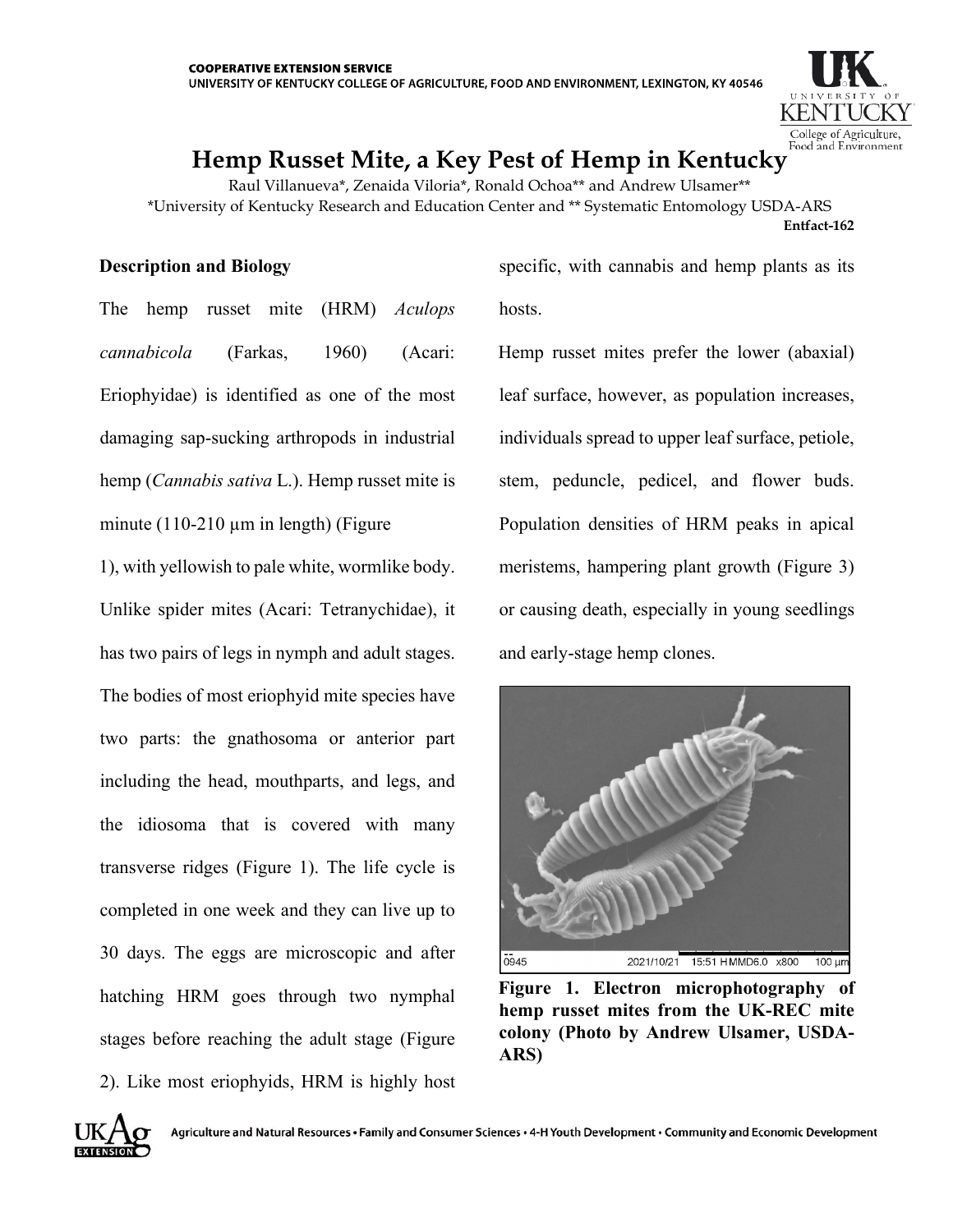#### **Injuries**

Hemp russet mites cause damage by piercing epidermal cells, with specialized mouth part called cheliceral stylets, and removing cell contents. Typical symptoms of high HRM infestations frequently include upward or downward curling of leaf edges (Figure 4A), and bronzing/rusting appearance of leaf tissue (Figure 4B). Severely damaged plants show brown/tan powder-like substances on leaf and stems caused by cast skins or exuviae (Figure 5). High populations occur in protected production systems as well as in open fields, and severe injury to flower buds can reduce flower size and cannabinoid yields. In hemp grown outdoors in Kentucky, high HRM populations are observed from August to October, which coincides with the inflorescence development.

#### **Management**

The best management practice is to start a crop with healthy propagules or clones. Hemp plants are propagated by seeds or cuttings under intensive production systems in greenhouse. High temperature and high relative humidity during hemp plant propagation also promote HRM reproduction, thus high densities can disperse quickly due to the ventilation system of greenhouse. It is likely that this pest can be carried on hemp propagules as both eggs or mobile forms. It is relatively easy to sample plants before transplanting to make sure HRM is absent or present at low numbers.

Pesticide regulations and limited availability of registered acaricides hinder the management of HRM. As of December 2021, the Environmental Protection Agency (United States EPA) has approved 58 biopesticides and 1 conventional insecticide/miticide for hemp pest control (EPA website). Please check th[e list](https://www.kyagr.com/consumer/documents/ES_AGR_PesticidesandHemp.pdf)  [of pesticides for hemp registered in Kentucky.](https://www.kyagr.com/consumer/documents/ES_AGR_PesticidesandHemp.pdf)



Figure 2. Hemp russet mites: eggs, immatures and adults (Photo Zenaida Viloria)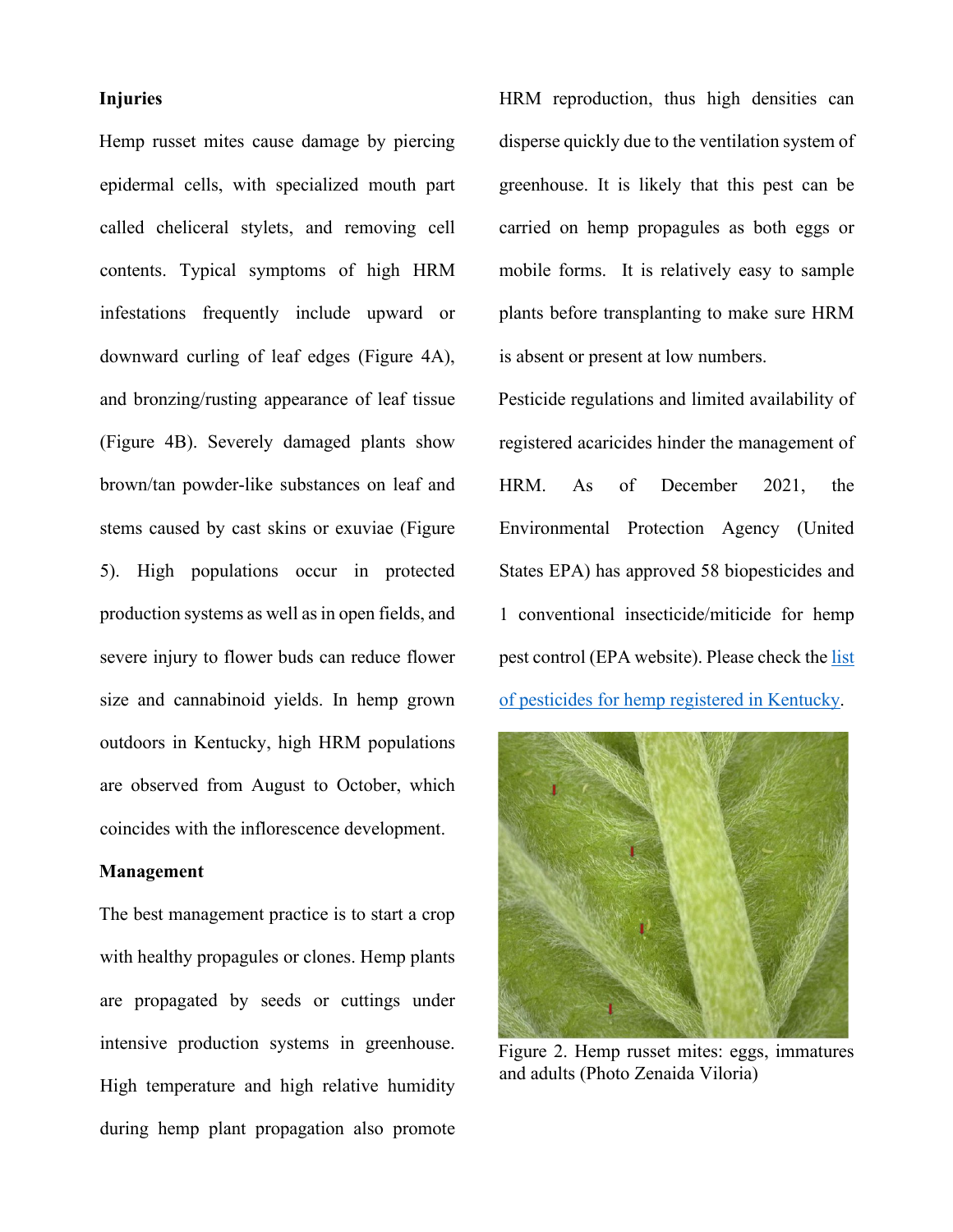Pesticide evaluations must be performed to determine the acaricidal efficacy of registered products to manage HRM in indoor and outdoor



**Figure 3. (A) Hemp russet mite transferred to 5-day old seedlings, (B) a hemp seedling showing severe damage caused by hemp russet mites, and (C) stunted hemp plants (32-days old) compared with hemp plant free of hemp russet mites (middle) of the same age.**



**Figure 4. Hemp russet mite damages in foliage. Bronzing, russeting and upward and downward leaf edges.**

conditions. Several pesticides have been tested in laboratory and fields of the University of Kentucky's Research and Education Center. In 2021, a mineral oil-based and biological-based products were the most effective. Information and rate of these products are listed in Table 1.